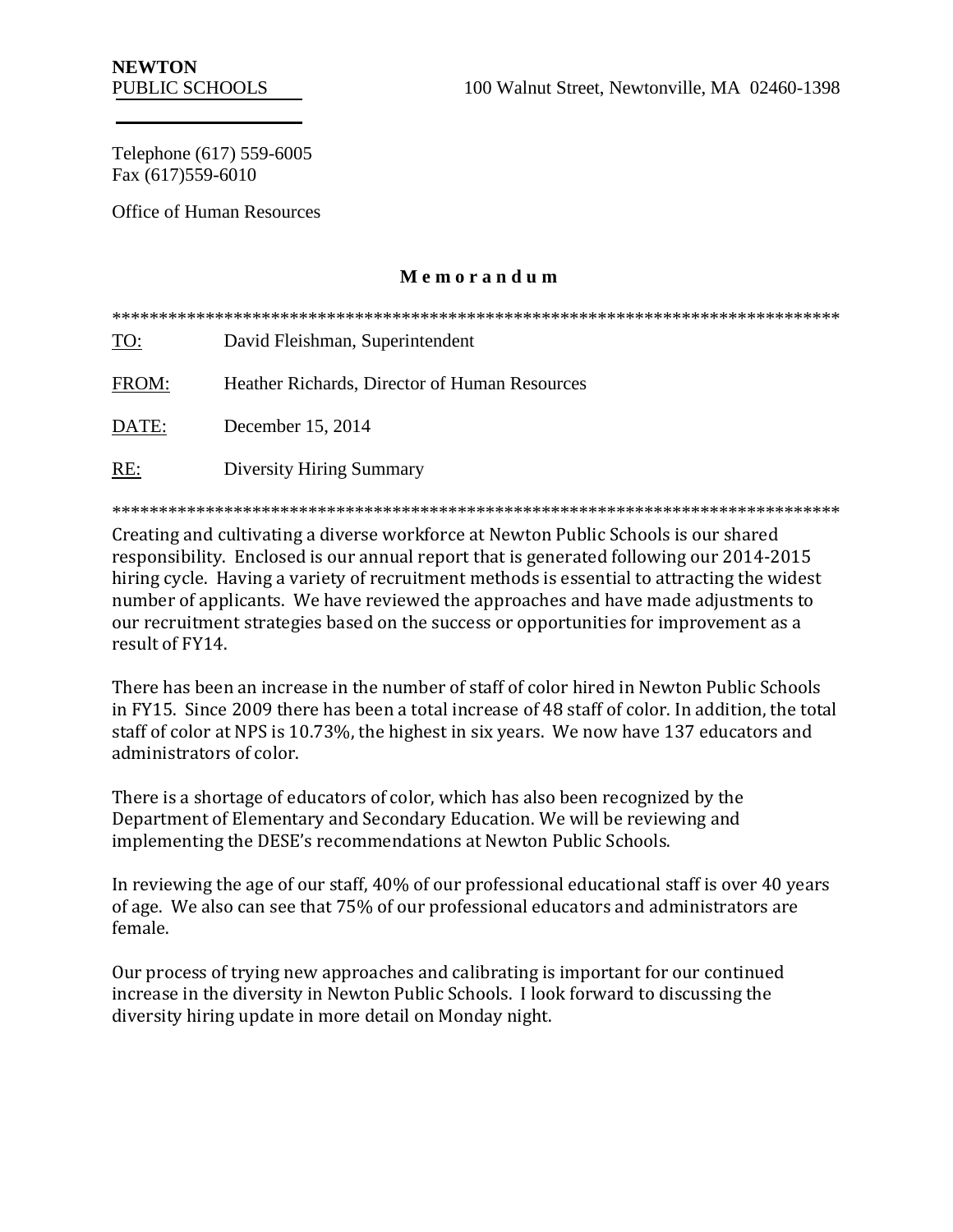#### **Newton Public Schools - Diversity Report - 2014-2015 Data for this report is based on employee self-identification at time of hire**

#### **November 6, 2014**

|                                                                                                                 |                            |                | <b>African American</b> |      | American Indian | Asian          |                |                | <b>Hispanic</b> |                | Other  | White |                |                                                   |                                         |
|-----------------------------------------------------------------------------------------------------------------|----------------------------|----------------|-------------------------|------|-----------------|----------------|----------------|----------------|-----------------|----------------|--------|-------|----------------|---------------------------------------------------|-----------------------------------------|
| Category                                                                                                        | <b>Total New</b><br>Staff* | Male           | Female                  | Male | Female          | Male           | Female         | Male           | Female          | Male           | Female | Male  | Female         | <b>Total</b><br><b>New</b><br>Staff * of<br>Color | Percent<br><b>New Staff of</b><br>Color |
| <b>Central Staff</b>                                                                                            |                            |                |                         |      |                 |                |                |                |                 |                |        |       |                |                                                   | 100.00%                                 |
| Secondary Principals                                                                                            | $\Omega$                   |                |                         |      |                 |                |                |                |                 |                |        |       |                | $\Omega$                                          | N/A                                     |
| <b>Elementary Principals</b>                                                                                    |                            |                |                         |      |                 |                |                |                |                 |                |        |       | 1              | $\Omega$                                          | 0.00%                                   |
| <b>Non-Aligned Staff &amp; Administrators</b>                                                                   | 3                          |                |                         |      |                 |                |                |                | 1               |                |        | 1     | $\mathbf{1}$   | 1                                                 | 33.33%                                  |
| Unit A: Teachers, Specialists, Counselors,<br>Social Workers, and Psychologists                                 | 162                        | $\mathbf{1}$   |                         |      |                 |                | 4              |                | $\mathbf{1}$    |                |        | 33    | 121            | 8                                                 | 4.94%                                   |
| Unit B: Asst. Principals, Directors,<br>Department Heads, Housemasters,<br><b>Coordinators, and Supervisors</b> | 9                          |                |                         |      |                 |                |                |                | $\overline{2}$  |                |        |       | 7              | $\overline{2}$                                    | 22.22%                                  |
| Unit C: Teacher Aides/Interns/Coops                                                                             | 214                        | $\overline{2}$ | 11                      |      |                 |                | $\overline{7}$ |                | 11              | $\overline{2}$ | 3      | 43    | 135            | 36                                                | 16.82%                                  |
| Unit D: Instructional Support Staff                                                                             | 52                         |                | $\overline{2}$          |      |                 |                |                |                |                 |                |        | 15    | 31             | 6                                                 | 11.54%                                  |
| Unit E: Admin. Technology Specialists,<br><b>Community Education Employees, etc.</b>                            | 3                          |                |                         |      |                 |                |                |                |                 |                |        |       | 3              | 0                                                 | 0.00%                                   |
| Interns/Coops                                                                                                   | 41                         |                | 1                       |      |                 |                | 3              |                | $\mathbf{1}$    |                |        | 4     | 32             | 5                                                 | 12.20%                                  |
| <b>Long Term Substitutes</b>                                                                                    | 9                          |                |                         |      |                 |                |                |                |                 |                |        |       | 8              | $\Omega$                                          | 0.00%                                   |
| <b>NESA: Secretaries</b>                                                                                        | 8                          |                | 1                       |      |                 |                |                |                |                 |                |        |       | $\overline{7}$ | -1                                                | 12.50%                                  |
| Custodians                                                                                                      | 4                          |                |                         |      |                 |                |                | 1              |                 |                |        | 3     |                | $\mathbf{1}$                                      | 25.00%                                  |
| Elementary Lunch Staff                                                                                          | ⇁                          |                |                         |      |                 |                |                |                |                 |                |        | 3     | -1             | 3                                                 | 42.86%                                  |
| <b>METCO Bus Monitors</b>                                                                                       |                            |                |                         |      |                 |                |                |                |                 |                |        |       |                |                                                   | 100.00%                                 |
| <b>Totals</b>                                                                                                   | 515                        | 3              | 18                      | 0    | 0               | $\overline{2}$ | 15             | $\overline{2}$ | 18              | 7              | 5      | 103   | 347            | 65                                                | 12.62%                                  |

#### **Table 1: New Hires\*\* Since October, 2013: Numbers and Percentages of Staff of Color**

\* Note: Total staff refers to the number of individuals on staff regardless of their FTE. For example, as of November 6, 2014 Newton employed 1,362 Unit A members with a total FTE of 1,273.36 and 655 Unit C members with a total FTE of 596.73. These numbers include staff who are paid through the general fund, state, federal and private grants as well as revolving accounts.

\*\* New Hires include anyone who moved into a different category.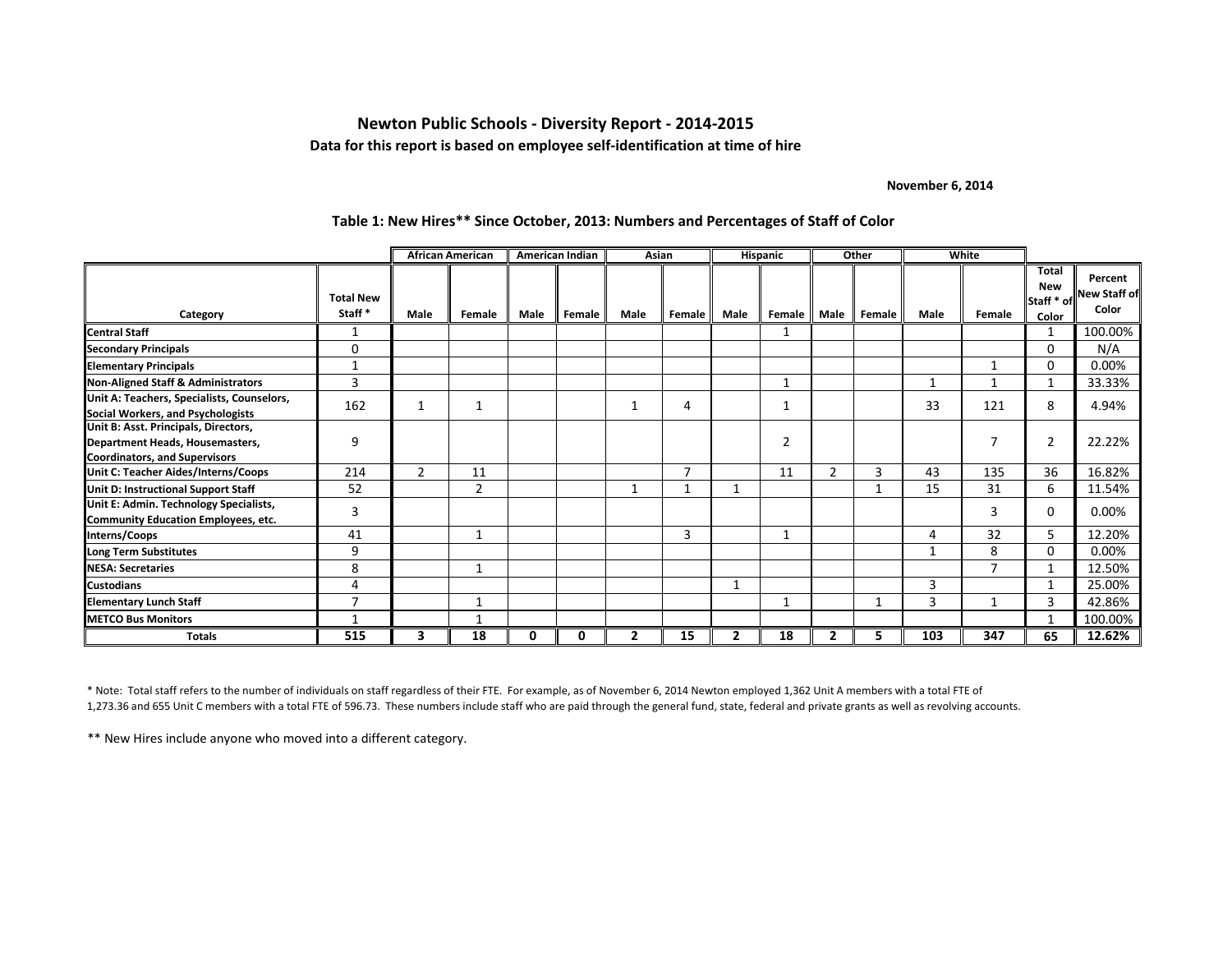#### **Table 2: Numbers and Percentages of Staff of Color**

|                                               |              |                | <b>African American</b> |      | <b>American Indian</b> | Asian |                |                | Hispanic       |      | Other        |                | White  |              |          |
|-----------------------------------------------|--------------|----------------|-------------------------|------|------------------------|-------|----------------|----------------|----------------|------|--------------|----------------|--------|--------------|----------|
|                                               |              |                |                         |      |                        |       |                |                |                |      |              |                |        | <b>Total</b> | Percent  |
|                                               |              |                |                         |      |                        |       |                |                |                |      |              |                |        | Staff * of   | Staff of |
| Category                                      | Total Staff* | Male           | Female                  | Male | Female                 | Male  | Female         | Male           | Female         | Male | Female       | Male           | Female | Color        | Color    |
| <b>Central Staff</b>                          | 6            |                |                         |      |                        |       |                |                |                |      |              |                | 4      | 1            | 16.67%   |
| <b>Secondary Principals</b>                   | 6            |                |                         |      |                        |       |                |                |                |      |              | 5              | 1      | 0            | 0.00%    |
| <b>Elementary Principals</b>                  | 15           |                |                         |      |                        |       |                |                |                |      |              | 3              | 11     | 1            | 6.67%    |
| <b>Non-Aligned Staff &amp; Administrators</b> | 30           |                |                         |      |                        |       | $\mathbf{A}$   |                | $\mathbf{1}$   |      |              | $\overline{ }$ | 18     | 5            | 16.67%   |
| Unit A: Teachers, Specialists, Counselors,    | 1,362        | 14             | 18                      |      |                        | 9     | 46             | 4              | 32             |      | 3            | 307            | 927    | 128          | 9.40%    |
| Social Workers, and Psychologists             |              |                |                         |      |                        |       |                |                |                |      |              |                |        |              |          |
| Unit B: Asst. Principals, Directors,          |              |                |                         |      |                        |       |                |                |                |      |              |                |        |              |          |
| Department Heads, Housemasters,               | 68           | 2              |                         |      |                        |       | $\overline{2}$ |                | $\overline{2}$ |      |              | 16             | 45     | 7            | 10.29%   |
| <b>Coordinators, and Supervisors</b>          |              |                |                         |      |                        |       |                |                |                |      |              |                |        |              |          |
| Unit C: Teacher Aides/Interns/Coops           | 655          | 8              | 21                      |      |                        |       | 25             |                | 18             | 3    | 5            | 117            | 457    | 81           | 12.37%   |
| Unit D: Instructional Support Staff           | 73           | $\overline{2}$ | 4                       |      |                        |       |                | $\overline{2}$ | 1              |      | $\mathbf{1}$ | 17             | 44     | 12           | 16.44%   |
| Unit E: Admin. Technology Specialists,        | 33           |                |                         |      |                        |       |                |                |                |      |              | 13             | 19     | 1            | 3.03%    |
| <b>Community Education Employees, etc.</b>    |              |                |                         |      |                        |       |                |                |                |      |              |                |        |              |          |
| Interns/Coops                                 | 43           |                |                         |      |                        |       | 3              |                |                |      |              | 4              | 34     | 5            | 11.63%   |
| <b>Long Term Substitutes</b>                  | 14           |                |                         |      |                        |       |                |                |                |      |              |                | 13     | 0            | 0.00%    |
| <b>NESA: Secretaries</b>                      | 85           |                | 3                       |      |                        |       | $\overline{2}$ |                |                |      |              |                | 80     | 5            | 5.88%    |
| <b>Custodians</b>                             | 82           | 5              |                         |      |                        |       |                | 4              |                |      |              | 67             | 6      | 9            | 10.98%   |
| <b>Elementary Lunch Staff</b>                 | 28           |                | 2                       |      |                        |       |                |                | 3              |      |              | 5.             | 15     | 8            | 28.57%   |
| <b>METCO Bus Monitors</b>                     | 6            |                | 6                       |      |                        |       |                |                |                |      |              |                |        | 6            | 100.00%  |
| <b>Totals</b>                                 | 2,506        | 34             | 55                      |      |                        | 13    | 82             | 10             | 59             | 4    | 10           | 563            | 1,674  | 269          | 10.73%   |

\* Note: Total staff refers to the number of individuals on staff regardless of their FTE. For example, as of November 6, 2014 Newton employed 1,362 Unit A members with a total FTE of 1,273.36 and 655 Unit C members with a FTE of 596.73. These numbers include staff who are paid through the general fund, state, federal and private grants as well as revolving accounts.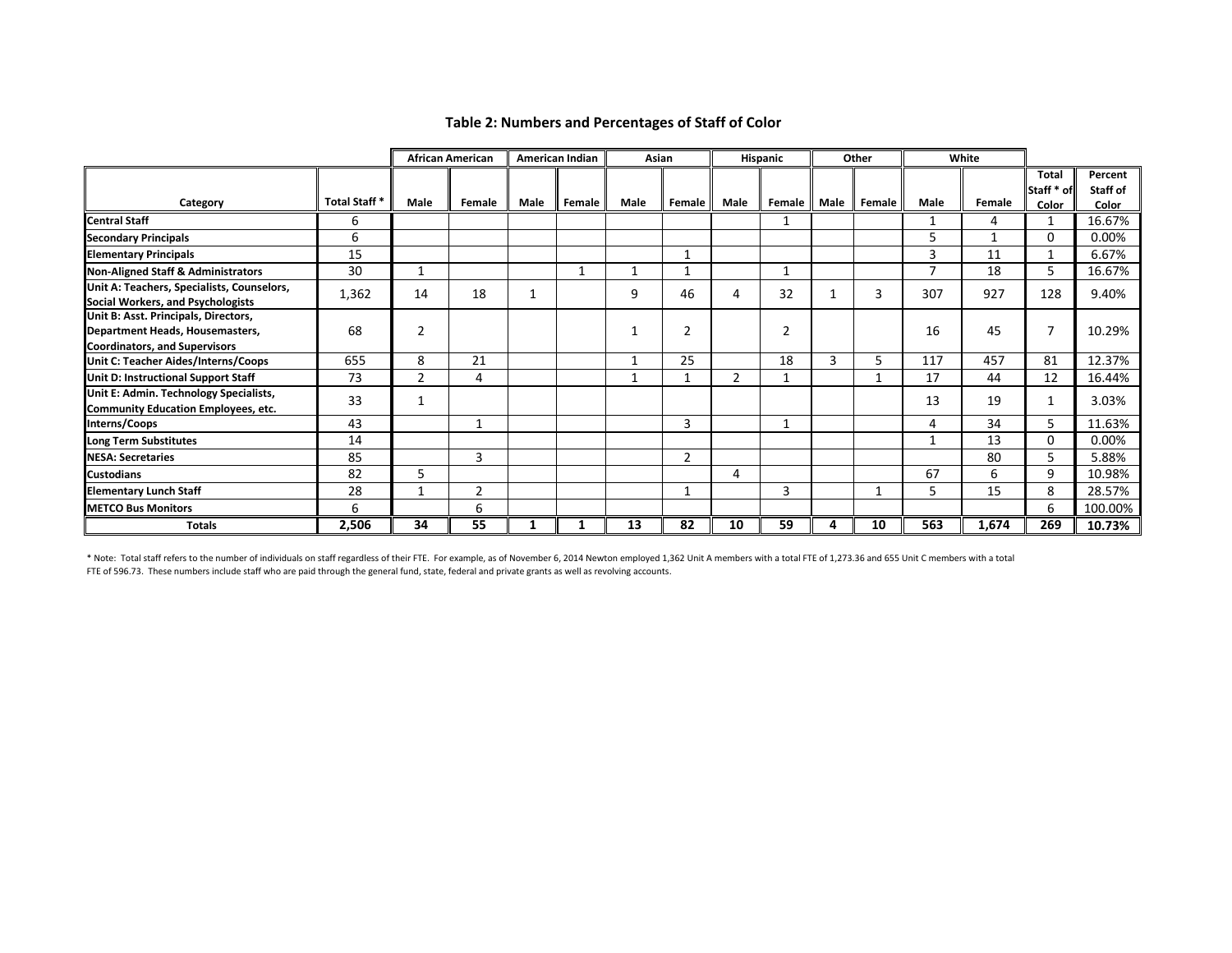|                                                                                                             | <b>Total Staff *</b> |                         |               |               |               |               |                |               | <b>Total Staff * of Color</b> |                |               |                |         |         | <b>Percentage of Staff of Color</b>               |         |                |           |
|-------------------------------------------------------------------------------------------------------------|----------------------|-------------------------|---------------|---------------|---------------|---------------|----------------|---------------|-------------------------------|----------------|---------------|----------------|---------|---------|---------------------------------------------------|---------|----------------|-----------|
| Category                                                                                                    | 2009-<br>2010        | 2010-<br>2011           | 2011-<br>2012 | 2012-<br>2013 | 2013-<br>2014 | 2014-<br>2015 | 2009-<br>2010  | 2010-<br>2011 | 2011-<br>2012                 | 2012-<br>2013  | 2013-<br>2014 | 2014-<br>2015  |         |         | 2009-2010 2010-2011 2011-2012 2012-2013 2013-2014 |         |                | 2014-2015 |
| <b>Central Staff</b>                                                                                        | 8                    | 8                       | 6             | 6             | 6             | 6             |                | 0             | 0                             | 0              | 0             | 1              | 12.50%  | 0.00%   | 0.00%                                             | 0.00%   | 0.00%          | 16.67%    |
| <b>Secondary Principals</b>                                                                                 | 6                    | 6                       | 6             | 6             | 6             | 6             | $\Omega$       | 0             | 0                             | 0              | 0             | $\Omega$       | 0.00%   | 0.00%   | 0.00%                                             | 0.00%   | 0.00%          | 0.00%     |
| <b>Elementary Principals</b>                                                                                | 15                   | 15                      | 15            | 15            | 15            | 15            |                | 1             | 1                             | 1              | 1             | $\mathbf{1}$   | 6.67%   | 6.67%   | 6.67%                                             | 6.67%   | 6.67%          | 6.67%     |
| <b>Non-Aligned Staff &amp;</b><br><b>Administrators</b>                                                     | 27                   | 26                      | 29            | 29            | 30            | 30            |                |               | $\overline{2}$                | 3              | 4             | 5              | 3.70%   | 3.85%   | 6.90%                                             | 10.34%  | 13.33%         | 16.67%    |
| Unit A: Teachers, Specialists,<br>Counselors, Social Workers, and<br>Psychologists                          | 1.189                | 1.208                   | 1,201         | 1,249         | 1,329         | 1,362         | 107            | 111           | 115                           | 114            | 128           | 128            | 9.00%   | 9.19%   | 9.58%                                             | 9.13%   | 9.63%          | 9.40%     |
| Unit B: Asst. Principals,<br>Directors, Department Heads,<br>Housemasters, Coordinators,<br>and Supervisors | 64                   | 62                      | 60            | 62            | 66            | 68            |                | 6             | 6                             | 5              | 7             | $\overline{7}$ | 10.94%  | 9.68%   | 10.00%                                            | 8.06%   | 10.61%         | 10.29%    |
| <b>Unit C: Teacher Aides</b>                                                                                | 624                  | 645                     | 627           | 652           | 684           | 655           | 64             | 63            | 60                            | 70             | 72            | 81             | 10.26%  | 9.77%   | 9.57%                                             | 10.74%  | 10.53%         | 12.37%    |
| <b>Unit D: Instructional Support</b><br><b>Staff</b>                                                        | 63                   | 71                      | 67            | 75            | 74            | 73            | 5.             | 8             | 9                             | 9              | 14            | 12             | 7.94%   | 11.27%  | 13.43%                                            | 12.00%  | 18.92%         | 16.44%    |
| Unit E: Admin. Technology<br>Specialists, Community<br>Education Employees, etc.                            | 33                   | 32                      | 31            | 31            | 31            | 33            | $\overline{2}$ | 3             | $\overline{2}$                | $\overline{2}$ |               | $\mathbf{1}$   | 6.06%   | 9.38%   | 6.45%                                             | 6.45%   | 3.23%          | 3.03%     |
| Interns/Coops                                                                                               |                      |                         |               |               |               | 43            |                |               |                               |                | $\sim$        | 5              |         |         |                                                   |         | $\overline{a}$ | 11.63%    |
| <b>Long Term Substitutes</b>                                                                                | 7                    | 22                      | 22            | 17            | 20            | 14            | $\Omega$       | 0             | 1                             | 0              | 3             | $\Omega$       | 0.00%   | 0.00%   | 4.55%                                             | 0.00%   | 15.00%         | 0.00%     |
| <b>NESA: Secretaries</b>                                                                                    | 90                   | 85                      | 80            | 80            | 82            | 85            | 6              | 5             | 8                             | 6              | 6             | 5              | 6.67%   | 5.88%   | 10.00%                                            | 7.50%   | 7.32%          | 5.88%     |
| <b>Custodians</b>                                                                                           | 83                   | 83                      | 81            | 84            | 83            | 82            | 7              | ⇁             | 7                             | $\overline{ }$ | 9             | 9              | 8.43%   | 8.43%   | 8.64%                                             | 8.33%   | 10.84%         | 10.98%    |
| <b>Nutrition Workers Unit</b>                                                                               | 74                   | 43                      | N/A           | N/A           | N/A           | N/A           | 11             | 4             | N/A                           | N/A            | N/A           | N/A            | 14.86%  | 9.30%   | N/A                                               | N/A     | N/A            | N/A       |
| <b>Elementary Lunch Staff</b>                                                                               | 16                   | 24                      | 27            | 30            | 30            | 28            | 4              | 8             | 6                             | 7              | 9             | 8              | 25.00%  | 33.33%  | 22.22%                                            | 23.33%  | 30.00%         | 28.57%    |
| <b>METCO Bus Monitors</b>                                                                                   | 5                    | 5                       | 5             | 4             | 5             | 6             | 5              | 5             | 5                             | 4              | 5             | 6              | 100.00% | 100.00% | 100.00%                                           | 100.00% | 100.00%        | 100.00%   |
| <b>Totals</b>                                                                                               |                      | $2,304$   2,335   2,257 |               | 2,340         | 2,461         | 2,506         | 221            | 222           | 222                           | 228            | 259           | 269            | 9.59%   | 9.51%   | 9.84%                                             | 9.74%   | 10.52%         | 10.73%    |

#### **Table 3 - Historical Data - School Years 2009-2010 through 2014-2015**

\* Note: Total staff refers to the number of individuals on staff regardless of their FTE. For example, as of November 6, 2014 Newton employed 1,362 Unit A members with a total FTE of 1,273.36 and 655 Unit C members with a These numbers include staff who are paid through the general fund, state, federal and private grants as well as revolving accounts.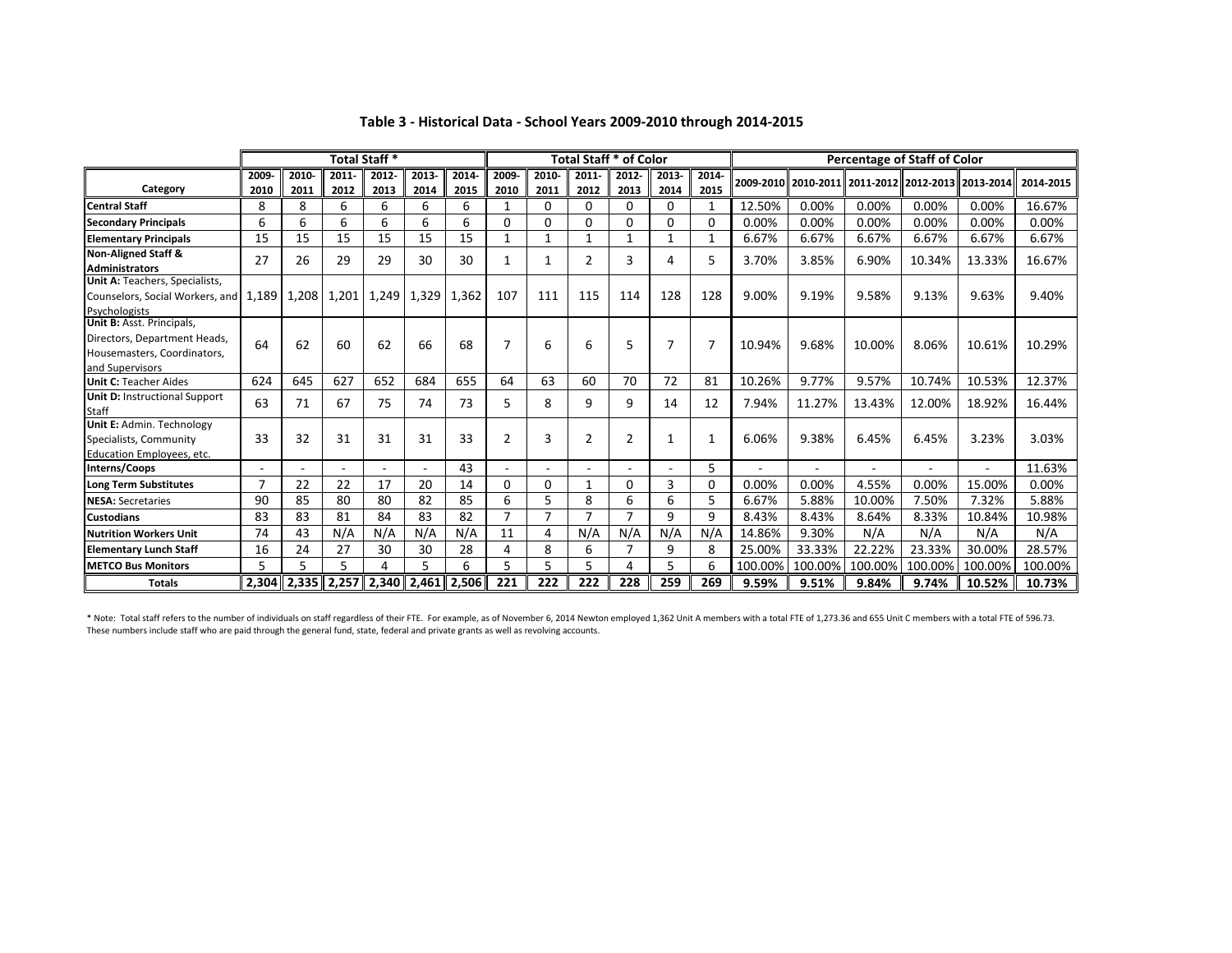|                                                                                                          | 2011-2012      |              |                             |                           |                         | 2012-2013      |                |                        |                           |                         |                | 2013-2014      |                                    |                    | 2014-2015               |                |              |               |                           |                         |
|----------------------------------------------------------------------------------------------------------|----------------|--------------|-----------------------------|---------------------------|-------------------------|----------------|----------------|------------------------|---------------------------|-------------------------|----------------|----------------|------------------------------------|--------------------|-------------------------|----------------|--------------|---------------|---------------------------|-------------------------|
| Category                                                                                                 | <b>Females</b> | <b>Males</b> | Total<br>Staff <sup>*</sup> | Percent<br><b>Females</b> | Percent<br><b>Males</b> | <b>Females</b> | <b>Males</b>   | <b>Total</b><br>Staff* | Percent<br><b>Females</b> | Percent<br><b>Males</b> | <b>Females</b> | <b>Males</b>   | <b>Total</b><br>Staff <sup>'</sup> | Percent<br>Females | Percent<br><b>Males</b> | <b>Females</b> | <b>Males</b> | Tota<br>Staff | Percent<br><b>Females</b> | Percent<br><b>Males</b> |
| <b>Central Staff</b>                                                                                     |                |              | 6                           | 66.7%                     | 33.3%                   |                | $\overline{2}$ | 6                      | 66.7%                     | 33.3%                   | Δ              | $\overline{2}$ | 6                                  | 66.7%              | 33.3%                   |                |              | 6             | 83.3%                     | 16.7%                   |
| l Secondarv Principals                                                                                   | $\mathbf{r}$   |              |                             | 33.3%                     | 66.7%                   | $\mathbf{r}$   |                | 6                      | 33.3%                     | 66.7%                   |                | .5             | 6                                  | 16.7%              | 83.3%                   |                |              |               | #DIV/0                    | #DIV/0!                 |
| <b>Elementary Principals</b>                                                                             | 10             |              | 15                          | 66.7%                     | 33.3%                   | 11             |                | 15                     | 73.3%                     | 26.7%                   | 12             |                | 15                                 | 80.0%              | 20.0%                   | 12             |              | 15            | 80.0%                     | 20.0%                   |
| Non-Aligned Staff & Administrators                                                                       | 19             | 10           | 29                          | 65.5%                     | 34.5%                   | 20             | q              | 29                     | 69.0%                     | 31.0%                   | 21             | 9              | 30                                 | 70.0%              | 30.0%                   | 21             | q            | 30            | 70.0%                     | 30.0%                   |
| Unit A: Teachers, Specialists, Counselors,<br>Social Workers, and Psychologists                          | 891            | 310          | 1.201                       | 74.2%                     | 25.8%                   | 943            | 306            | 1,249                  | 75.5%                     | 24.5%                   | 1,009          | 320            | 1,329                              | 75.9%              | 24.1%                   | 1.026          | 336          | 1.362         | 75.3%                     | 24.7%                   |
| Unit B: Asst. Principals, Directors,<br>Department Heads, Housemasters,<br>Coordinators, and Supervisors | 39             | 21           | 60                          | 65.0%                     | 35.0%                   | 40             | 22             | 62                     | 64.5%                     | 35.5%                   | 45             | 21             | 66                                 | 68.2%              | 31.8%                   | 49             | 19           | 68            | 72.1%                     | 27.9%                   |
| <b>Unit C: Teacher Aides</b>                                                                             | 518            | 109          | 627                         | 82.6%                     | 17.4%                   | 538            | 114            | 652                    | 82.5%                     | 17.5%                   | 556            | 128            | 684                                | 81.3%              | 18.7%                   | 526            | 129          | 655           | 80.3%                     | 19.7%                   |
| <b>Unit D: Instructional Support Staff</b>                                                               | 53             | 14           | 67                          | 79.1%                     | 20.9%                   | 54             | 21             | 75                     | 72.0%                     | 28.0%                   | 59             | 15             | 74                                 | 79.7%              | 20.3%                   | 51             | 22           | 73            | 69.9%                     | 30.1%                   |
| Unit E: Admin. Technology Specialists,<br>Community Education Employees, etc.                            | 14             | 17           | 31                          | 45.2%                     | 54.8%                   | 16             | 15             | 31                     | 51.6%                     | 48.4%                   | 14             | 17             | 31                                 | 45.2%              | 54.8%                   | 19             | 14           | 33            | 57.6%                     | 42.4%                   |
| Interns/Coop                                                                                             |                |              |                             |                           |                         | $\sim$         | $\sim$         | $\sim$                 | $\overline{\phantom{a}}$  | $\sim$                  |                | ٠              |                                    |                    |                         | 39             |              | 43            | 90.7%                     | 9.3%                    |
| Long Term Substitutes                                                                                    | 20             | ຳ            | 22                          | 90.9%                     | 9.1%                    | 15             | $\mathbf{r}$   | 17                     | 88.2%                     | 11.8%                   | 12             | 8              | 20                                 | 60.0%              | 40.0%                   | 13             |              | 14            | 92.9%                     | 7.1%                    |
| <b>NESA: Secretaries</b>                                                                                 | 80             | O            | 80                          | 100.0%                    | 0.0%                    | 80             |                | 80                     | 100.0%                    | 0.0%                    | 82             | $\Omega$       | 82                                 | 100.0%             | 0.0%                    | 85             |              | 85            | 100.0%                    | 0.0%                    |
| <b>Custodians</b>                                                                                        |                | 74           | 81                          | 8.6%                      | 91.4%                   |                | 77             | 84                     | 8.3%                      | 91.7%                   | $\overline{ }$ | 76             | 83                                 | 8.4%               | 91.6%                   |                | 76           | 82            | 7.3%                      | 92.7%                   |
| <b>Nutrition Workers Unit</b>                                                                            | N/A            | N/A          | N/A                         | N/A                       | N/A                     | N/A            | N/A            | N/A                    | N/A                       | N/A                     | N/A            | N/A            | N/A                                | N/A                | N/A                     | N/A            | N/A          | N/A           | N/A                       | N/A                     |
| <b>Elementary Lunch Staff</b>                                                                            | 21             |              | 27                          | 77.8%                     | 22.2%                   | 23             |                | 30                     | 76.7%                     | 23.3%                   | 25             | .5             | 30                                 | 83.3%              | 16.7%                   | 22             |              | 28            | 78.6%                     | 21.4%                   |
| <b>METCO Bus Monitors</b>                                                                                |                |              |                             | 100.0%                    | 0.0%                    |                |                |                        | 100.0%                    | 0.0%                    |                | $\Omega$       |                                    | 100.0%             | 0.0%                    |                | $\Omega$     |               | 100.0%                    | 0.0%                    |
| <b>Totals</b>                                                                                            | 1,683          | 574          | 2,257                       | 74.6%                     | 25.4%                   | 1.757          | 583            | 2,340                  | 75.1%                     | 24.9%                   | 1,852          | 609            | 2,461                              | 75.3%              | 24.7%                   | 1,880          | 620          | 2.500         | 75.2%                     | 24.8%                   |

#### **Table 4 - Historical Data - Numbers and Percentages of Staff By Gender - School Years 2011-2012 through 2014-2015**

\* Note: Total staff refers to the number of individuals on staff regardless of their FTE. For example, as of November 6, 2014 Newton employed 1,362 Unit A members with a total FTE of 1,273.36 and 655 Unit C members with a These numbers include staff who are paid through the general fund, state, federal and private grants as well as revolving accounts.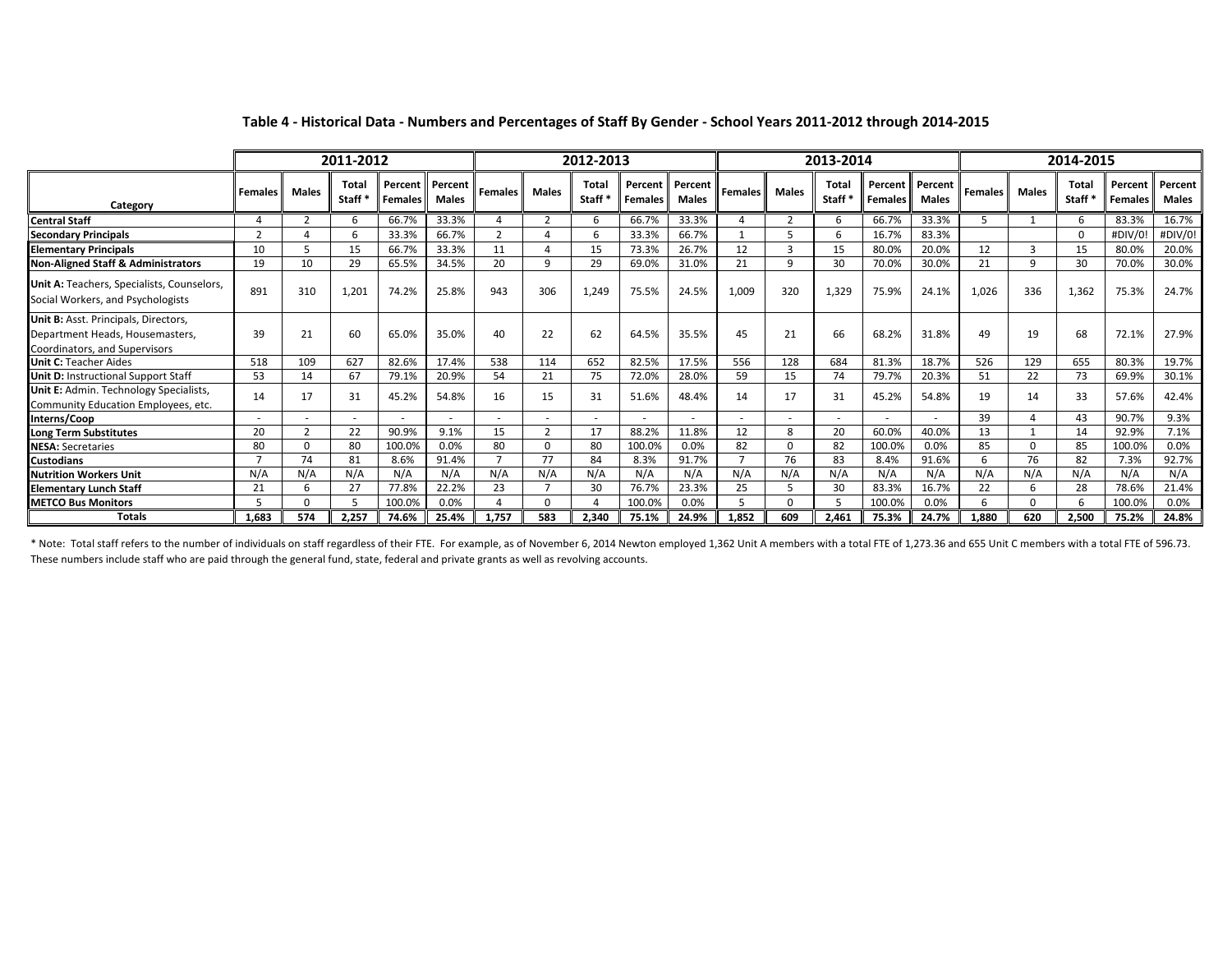|                                      | African-       | American     |                |                |              |                |                     |
|--------------------------------------|----------------|--------------|----------------|----------------|--------------|----------------|---------------------|
| <b>Job Class Description</b>         | American       | Indian       | Asian          | Hispanic       | <b>Other</b> | Caucasian      | <b>Total Staff*</b> |
| <b>ADAPTED PE TEACHER</b>            |                |              |                |                |              | 8              | 8                   |
| <b>ART TEACHER</b>                   | $\mathbf{1}$   |              | $\mathbf{1}$   |                |              | 29             | 31                  |
| <b>BOARD CERT BEHAVIOR ANLST</b>     |                |              |                | $\mathbf{1}$   |              | 4              | 5                   |
| <b>BUSINESS TEACHER</b>              |                |              |                |                |              | 4              | 4                   |
| <b>CAREER &amp; TECH ED TEACHER</b>  |                |              |                |                |              | 9              | 9                   |
| <b>CAREER&amp;TECH ED COUNSELOR</b>  |                |              |                |                |              | $\mathbf{1}$   | $\mathbf{1}$        |
| <b>COUNSELOR</b>                     | 4              |              | $\mathbf{1}$   |                |              | 13             | 18                  |
| COUNSELOR-SPECIAL PROGRAM            |                |              |                |                |              | $\overline{2}$ | $\mathbf{2}$        |
| <b>DANCE TEACHER</b>                 |                |              |                |                |              | $\mathbf{1}$   | $\mathbf{1}$        |
| <b>DRAMA TEACHER</b>                 |                |              |                |                |              | 2              | 2                   |
| <b>ELEM CURR SPEC - LITERACY</b>     |                |              |                |                |              | $\overline{2}$ | $\mathbf{2}$        |
| <b>ELL LIAISON</b>                   |                |              |                |                |              | $\overline{2}$ | $\overline{2}$      |
| <b>ENGLISH TEACHER</b>               | 3              | $\mathbf{1}$ | 3              | 4              |              | 71             | 82                  |
| <b>ENRICHMENT TEACHER</b>            |                |              |                |                |              | $\mathbf{1}$   | $\mathbf{1}$        |
| <b>ESL TEACHER</b>                   | $\mathbf{1}$   |              | $\mathbf{1}$   | $\mathbf{1}$   |              | 34             | 37                  |
| <b>FAMILY &amp; CONSUMER SCIENCE</b> |                |              |                |                |              | 3              | 3                   |
| <b>GRADE 1 TEACHER</b>               |                |              | $\mathbf{1}$   | $\overline{2}$ |              | 45             | 48                  |
| <b>GRADE 2 TEACHER</b>               | $\overline{2}$ |              | $\mathbf{1}$   | $\mathbf{1}$   |              | 45             | 49                  |
| <b>GRADE 3 TEACHER</b>               | $\mathbf{1}$   |              | $\mathbf{1}$   | $\mathbf{1}$   |              | 43             | 46                  |
| <b>GRADE 4 TEACHER</b>               | $\mathbf{1}$   |              | $\mathbf{1}$   | $\overline{2}$ |              | 43             | 47                  |
| <b>GRADE 5 TEACHER</b>               | 1              |              | 3              | 1              |              | 42             | 47                  |
| <b>GRADE K TEACHER</b>               | $\overline{2}$ |              | $\mathbf{1}$   | 3              |              | 42             | 48                  |
| <b>GRADE K/1 TEACHER</b>             |                |              |                |                |              | $\mathbf{1}$   | $\mathbf{1}$        |
| <b>GUIDANCE COUNSELOR</b>            | 3              |              | 3              |                |              | 33             | 39                  |
| <b>HEALTH TEACHER</b>                |                |              |                |                |              | $\overline{7}$ | $\overline{7}$      |
| <b>HEARING IMPAIRED TEACHER</b>      |                |              |                |                |              | $\overline{2}$ | $\overline{2}$      |
| <b>INCLUSION FACILITATOR</b>         |                |              |                |                |              | 37             | 37                  |
| <b>INNOVATION LAB WORK SPVSR</b>     |                |              |                |                |              | $\overline{2}$ | $\overline{2}$      |
| <b>INSTRUCTIONAL TECH SPEC</b>       |                |              |                | 1              |              | 13             | 14                  |
| <b>LIBRARY TEACHER</b>               |                |              |                | $\mathbf{1}$   |              | 21             | 22                  |
| <b>LITERACY SPECIALIST</b>           |                |              | $\mathbf{1}$   | $\mathbf{1}$   |              | 18             | 20                  |
| <b>MATH TEACHER</b>                  | 1              |              | $\overline{7}$ | $\overline{2}$ |              | 73             | 83                  |
| <b>MATH COACH</b>                    | $\mathbf{1}$   |              | $\mathbf{1}$   |                | $\mathbf{1}$ | 10             | 13                  |
| <b>MEDICAL SERVICES - OT</b>         |                |              | $\mathbf 1$    |                |              | 14             | 15                  |
| <b>MEDICAL SERVICES - PT</b>         |                |              |                |                |              | 5              | 5                   |
| <b>MUSIC TEACHER</b>                 | $\overline{2}$ |              | $\mathbf{1}$   |                |              | 30             | 33                  |
| <b>NTA OFFICER</b>                   |                |              |                |                |              | $\overline{2}$ | $\overline{2}$      |
| <b>OUT-OF-DIST PLCMT LIAISON</b>     |                |              |                |                |              | $\mathbf{1}$   | 1                   |
| PERFORMING ARTS TEACHER              |                |              |                |                |              | $\mathbf{1}$   | $\mathbf{1}$        |

## **Table 5 - Number of Unit A Staff By Job Description By Race**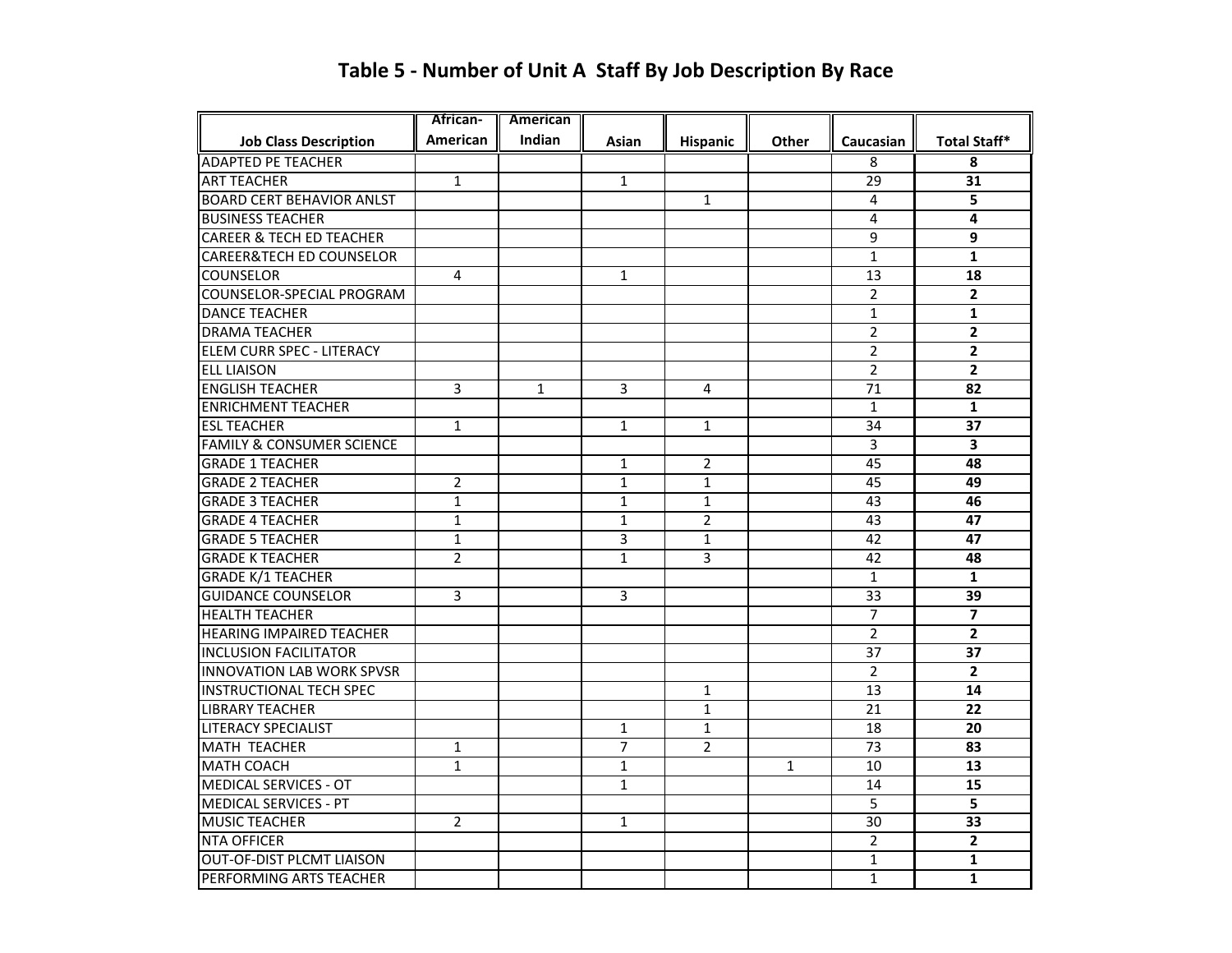|                                  | <b>African-</b> | American       |                 |                 |                |                |                     |
|----------------------------------|-----------------|----------------|-----------------|-----------------|----------------|----------------|---------------------|
| <b>Job Class Description</b>     | <b>American</b> | Indian         | Asian           | Hispanic        | Other          | Caucasian      | <b>Total Staff*</b> |
| PHYSICAL ED TEACHER              | $\mathbf{1}$    |                |                 | $\mathbf{1}$    |                | 34             | 36                  |
| PRESCHOOL TEACHER                |                 |                |                 |                 |                | 3              | 3                   |
| <b>PSYCHOLOGIST</b>              | 1               |                | $\mathbf{1}$    | $\overline{2}$  |                | 20             | 24                  |
| <b>READING SPECIALIST</b>        |                 |                |                 |                 |                | $\overline{2}$ | $\mathbf{2}$        |
| RETIRED PSYCHOLOGIST             |                 |                |                 |                 |                | $\overline{2}$ | $\mathbf{2}$        |
| <b>RETIRED TEACHER NTA</b>       |                 |                |                 |                 |                | 17             | 17                  |
| <b>SCIENCE - BIOLOGY</b>         |                 |                | $\overline{2}$  | $\mathbf{1}$    |                | 11             | 14                  |
| <b>SCIENCE - CHEMISTRY</b>       |                 |                | $\overline{2}$  | $\mathbf{1}$    | $\mathbf{1}$   | 11             | 15                  |
| <b>SCIENCE - EARTH SCIENCE</b>   |                 |                |                 |                 |                | 11             | 11                  |
| <b>SCIENCE - GENERAL SCIENCE</b> |                 |                |                 |                 |                | 8              | 8                   |
| <b>SCIENCE - LIFE SCIENCE</b>    |                 |                | $\mathbf{1}$    |                 |                | 11             | 12                  |
| <b>SCIENCE - PHYSICS</b>         |                 |                | $\mathbf{1}$    | 1               |                | 16             | 18                  |
| <b>SCIENCE-PHYSICAL SCIENCE</b>  |                 |                |                 |                 |                | $\overline{2}$ | $\mathbf{2}$        |
| <b>SOCIAL STUDIES TEACHER</b>    | 3               |                | 5               | $\mathbf{1}$    |                | 65             | 74                  |
| <b>SOCIAL WORKER</b>             | $\mathbf{1}$    |                |                 |                 |                | 17             | 18                  |
| SPEC ED PRESCHOOL TEACHER        | $\mathbf{1}$    |                |                 |                 |                | 12             | 13                  |
| <b>SPECIAL ED TEACHER</b>        |                 |                | $\mathbf{1}$    | $\mathbf{1}$    | $\mathbf{1}$   | 154            | 157                 |
| <b>SPECIAL ED TEAM SPECIAL</b>   |                 |                |                 |                 |                | 8              | 8                   |
| SPECIAL PROGRAM TEACHR HS        |                 |                | $\mathbf{1}$    |                 |                | 9              | 10                  |
| SPEECH/LANG PATHOLOGIST          |                 |                |                 | 1               |                | 37             | 38                  |
| <b>TECHNICAL ED TEACHER</b>      |                 |                |                 |                 |                | 8              | 8                   |
| <b>TECHNOLOGY TEACHER</b>        |                 |                | $\mathbf{1}$    |                 |                | $\overline{2}$ | 3                   |
| THEATRE PRODUCTION TEACHR        |                 |                |                 |                 |                | $\mathbf{1}$   | $\mathbf{1}$        |
| <b>THEATRE TEACHER</b>           |                 |                | $\mathbf{1}$    |                 |                | 3              | 4                   |
| <b>TITLE I TEACHER</b>           |                 |                |                 |                 |                | $\mathbf{1}$   | $\mathbf{1}$        |
| <b>VISION SPECIALIST</b>         |                 |                | $\mathbf{1}$    |                 |                | 4              | 5                   |
| <b>WORLD LANGUAGE ASL</b>        |                 |                |                 |                 |                | $\mathbf{1}$   | $\mathbf{1}$        |
| <b>WORLD LANGUAGE SPANISH</b>    |                 |                | $\mathbf{1}$    | 6               | $\mathbf{1}$   | 27             | 35                  |
| <b>WORLD LANGUAGES CHINESE</b>   |                 |                | 9               |                 |                |                | 9                   |
| <b>WORLD LANGUAGES FRENCH</b>    | $\overline{2}$  |                |                 |                 |                | 10             | 12                  |
| <b>WORLD LANGUAGES ITALIAN</b>   |                 |                |                 |                 |                | 6              | 6                   |
| <b>WORLD LANGUAGES LATIN</b>     |                 |                |                 |                 |                | 5              | 5                   |
| <b>Grand Total</b>               | $\overline{32}$ | $\overline{1}$ | $\overline{55}$ | $\overline{36}$ | $\overline{4}$ | 1234           | 1362                |

## **Table 5 - Number of Unit A Staff By Job Description By Race**